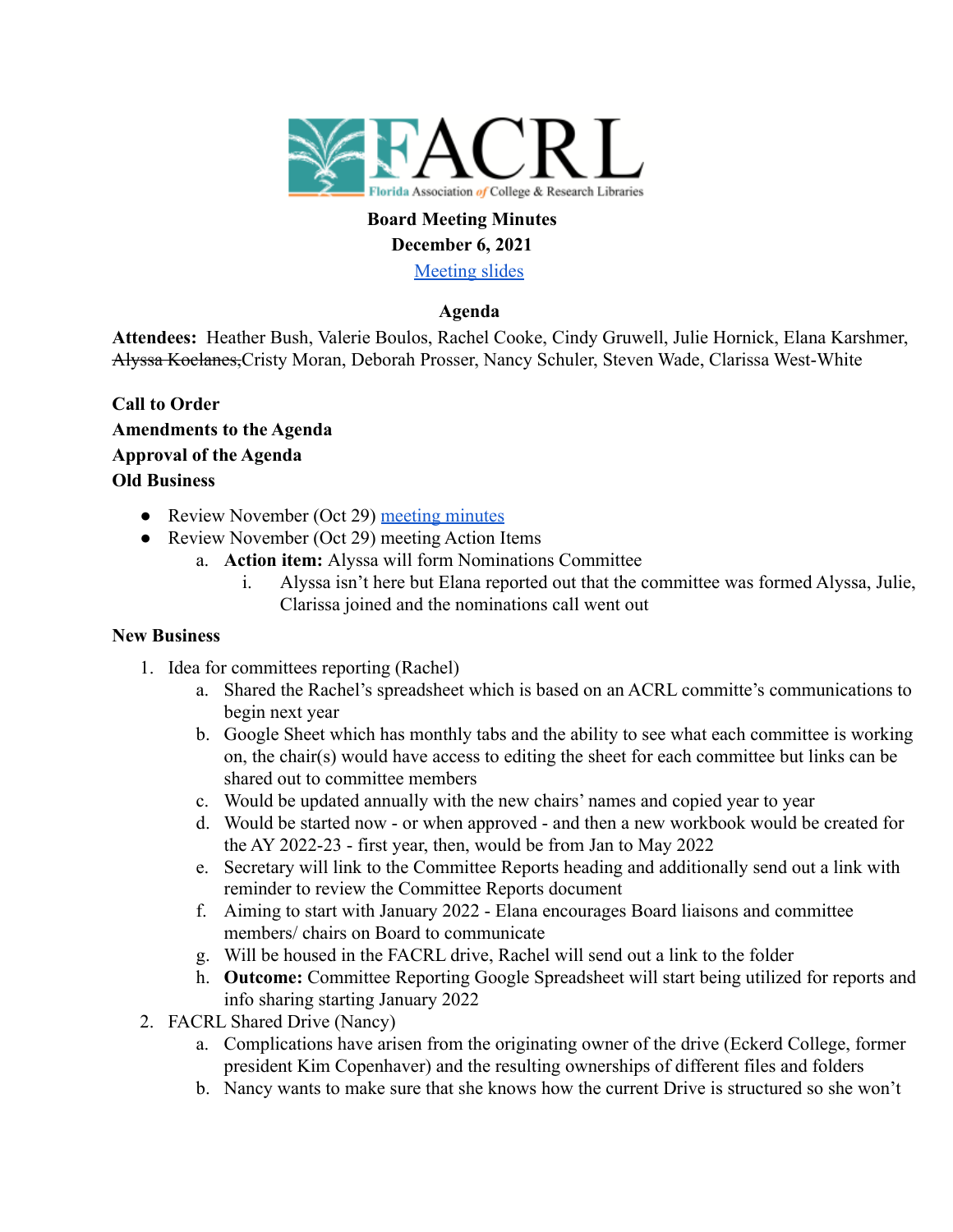make changes that don't work

- c. Review of the structure of Google Drive/ account for group users (like a Google school) and distinction between FACRL Shared Drive or a My Drive - Shared Folder to help Board make decision
- d. Google Doc with chart, links, and other explainers for Board members (link)
- e. With both My Drive and the Shared Drive the owners will remain FACRL as opposed to individual owners - currently as they are now. Shared Drive would be easier to transfer documents in their native (Google Docs) format whereas the My Drive would upload to Word docs, etc.
- f. Next Steps: plan to move files by Jan 15, 2022, giving time for any documents/ files/ folders that cannot be shared to be corrected or updated, Nancy will also email to let us know as the changes are occurring
- g. **Action item:** Nancy will start moving files to Shared FACRL Drive on Jan 15, 2022 emailing to let us know as changes are occurring
- 3. Jan 3rd meeting (Elana)
	- a. **Outcome:** Moving to January 10, 2022 due to holiday break
- 4. All-members meeting (Elana)
	- a. Coincide with Jan. or Feb. meeting?
	- b. Chance to ratify changes to bylaws
	- c. **Outcome:** All-members meeting to be scheduled on February 7, 2022.
	- d. **Action item:** Bylaws document will be sent out to membership in January so that all members attending the February meeting can vote on it.
	- e. Elana's Zoom room with an enterprise license will be sufficient for hosting an all members meeting.
	- f. According to the bylaws the updated bylaws has to be approved by a majority of the membership, so we need an updated member count and will send out the bylaws voting survey to ensure we get the max amount of members to vote (Elana will confirm the rule for ratification in current bylaws)

# **Officer/Liaison Reports**

- 1. President Elana Karshmer
	- a. NA
- 2. President-elect Rachel Cooke
	- a. NA
- 3. Past-President Alyssa Koclanes
	- a. NA
- 4. Secretary Cristy Moran
	- a. NA
- 5. Treasurer Valerie Boulos
	- a. \$16,371
	- b. GoDaddy re-registration just re-processed
- 6. Communication Manager Nancy Schuler
	- a. NA
- 7. Legislative Deborah Prosser